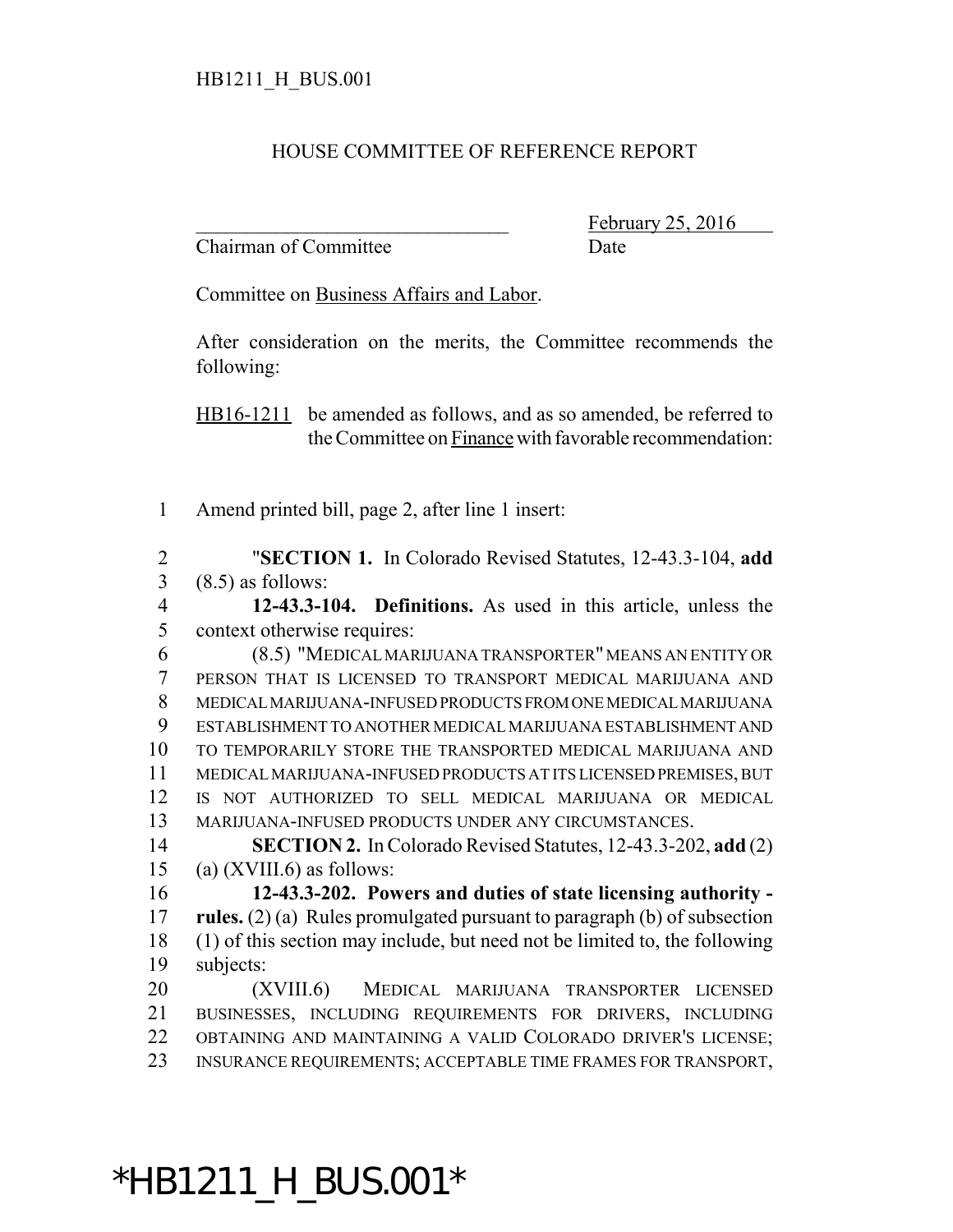- STORAGE, AND DELIVERY; REQUIREMENTS FOR TRANSPORT VEHICLES; AND
- REQUIREMENTS FOR LICENSED PREMISES;".
- Renumber succeeding sections accordingly.
- Page 2, line 25, strike "FIVE" and substitute "THREE".
- Page 3, strike lines 7 through 12.
- Page 3, line 13, strike "JANUARY 1, 2018," and substitute "JULY 1, 2017,".
- Page 3, line 18, after the period, add "THE STATE LICENSING AUTHORITY SHALL BEGIN ACCEPTING APPLICATIONS AFTER JANUARY 1, 2017.".
- Page 3, line 22, after the period insert "THE LICENSED PREMISES MUST BE
- LOCATED IN A JURISDICTION THAT PERMITS THE OPERATION OF MEDICAL MARIJUANA CENTERS.".
- Page 4, lines 1 and 2, strike "SHALL HAVE ACCESS TO AND".
- Page 4, line 9, after the semi-colon add "AND".
- Page 4, strike lines 10 and 11 and substitute:
- "(b) DELIVER MEDICAL".
- Page 4, line 14, strike "LICENSED; AND" and substitute "LICENSED.".
- Page 4, strike lines 15 through 27.
- Page 5, strike lines 1 through 14 and substitute:
- "**SECTION 6.** In Colorado Revised Statutes, 12-43.4-103, **add**
- (21.5) as follows:
- **12-43.4-103. Definitions.** As used in this article, unless the context otherwise requires:
- (21.5) "RETAIL MARIJUANA TRANSPORTER" MEANS AN ENTITY OR PERSON THAT IS LICENSED TO TRANSPORT RETAIL MARIJUANA AND RETAIL MARIJUANA PRODUCTS FROM ONE RETAIL MARIJUANA ESTABLISHMENT TO
- ANOTHER RETAIL MARIJUANA ESTABLISHMENT AND TO TEMPORARILY

## $*$ HB1211\_H\_BUS.001 $*$ <sub>-2-</sub>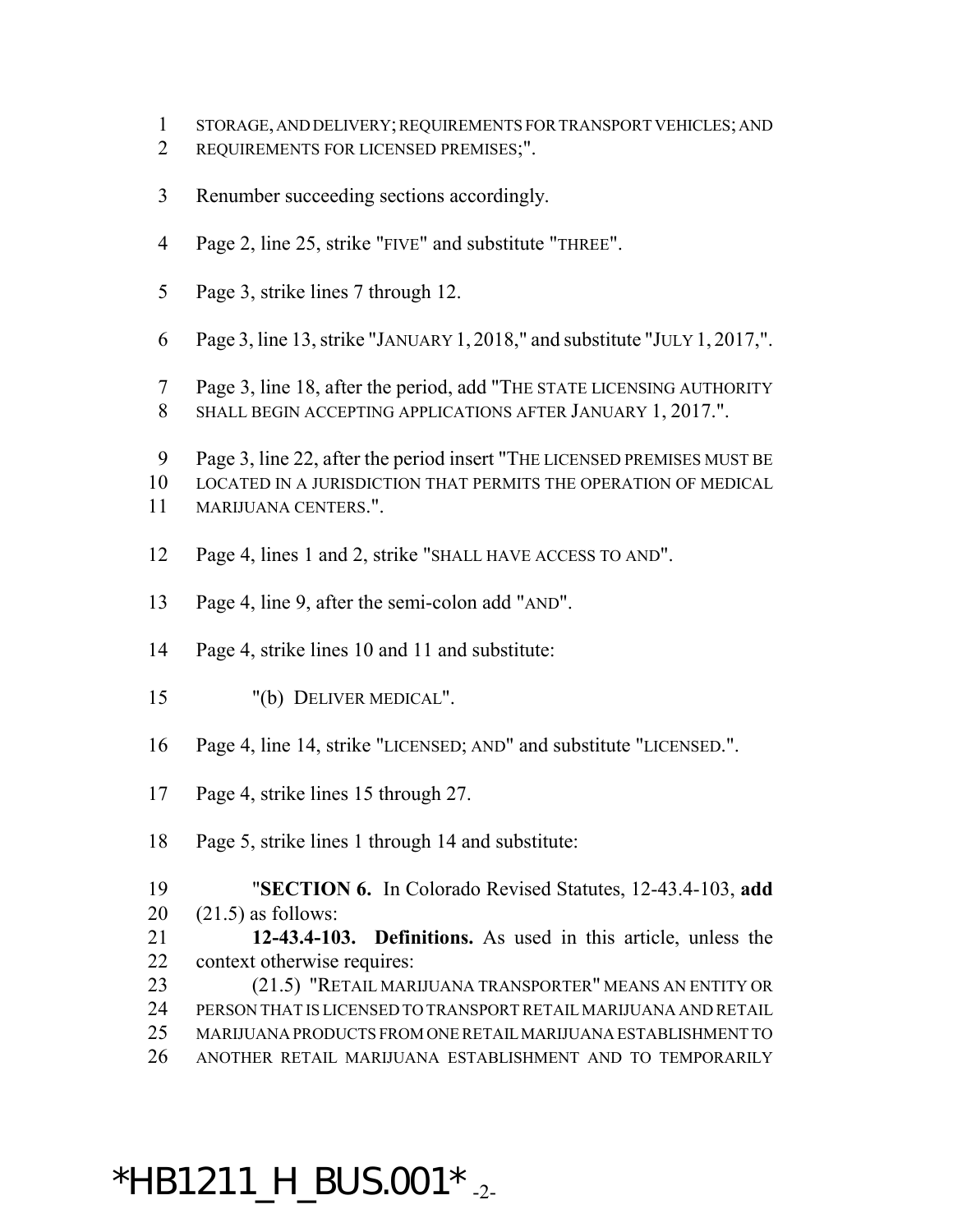STORE THE TRANSPORTED RETAIL MARIJUANA AND RETAIL MARIJUANA PRODUCTS AT ITS LICENSED PREMISES, BUT IS NOT AUTHORIZED TO SELL RETAIL MARIJUANA OR RETAIL MARIJUANA PRODUCTS UNDER ANY CIRCUMSTANCES.

 **SECTION 7.** In Colorado Revised Statutes, 12-43.4-202, **add** (3) 6 (a) (XVII) as follows:

 **12-43.4-202. Powers and duties of state licensing authority - rules.** (3) (a) Rules promulgated pursuant to paragraph (b) of subsection (2) of this section must include, but need not be limited to, the following subjects:

 (XVII) RETAIL MARIJUANA TRANSPORTER LICENSED BUSINESSES, INCLUDING REQUIREMENTS FOR DRIVERS, INCLUDING OBTAINING AND MAINTAINING A VALID COLORADO DRIVER'S LICENSE; INSURANCE REQUIREMENTS; ACCEPTABLE TIME FRAMES FOR TRANSPORT, STORAGE, AND DELIVERY; REQUIREMENTS FOR TRANSPORT VEHICLES; AND REQUIREMENTS FOR LICENSED PREMISES;".

- Renumber succeeding sections accordingly.
- Page 6, line 6, strike "FIVE" and substitute "THREE".
- Page 6, line 11, strike "WHEN".
- Page 6, strike lines 12 through 17.
- Page 6, line 18, strike "JANUARY 1, 2018," and substitute "JULY 1, 2017,".
- Page 6, line 23, after the period add "THE STATE LICENSING AUTHORITY
- SHALL BEGIN ACCEPTING APPLICATIONS AFTER JANUARY 1, 2017.".
- Page 6, line 27, after the period insert "THE LICENSED PREMISES MUST BE
- LOCATED IN A JURISDICTION THAT PERMITS THE OPERATION OF RETAIL
- MARIJUANA STORES.".
- Page 7, lines 5 and 6, strike "SHALL HAVE ACCESS TO AND".
- Page 7, line 12, after the semi-colon add "AND".
- Page 7, strike lines 13 and 14 and substitute:

## \*HB1211\_H\_BUS.001  $*$  -3-